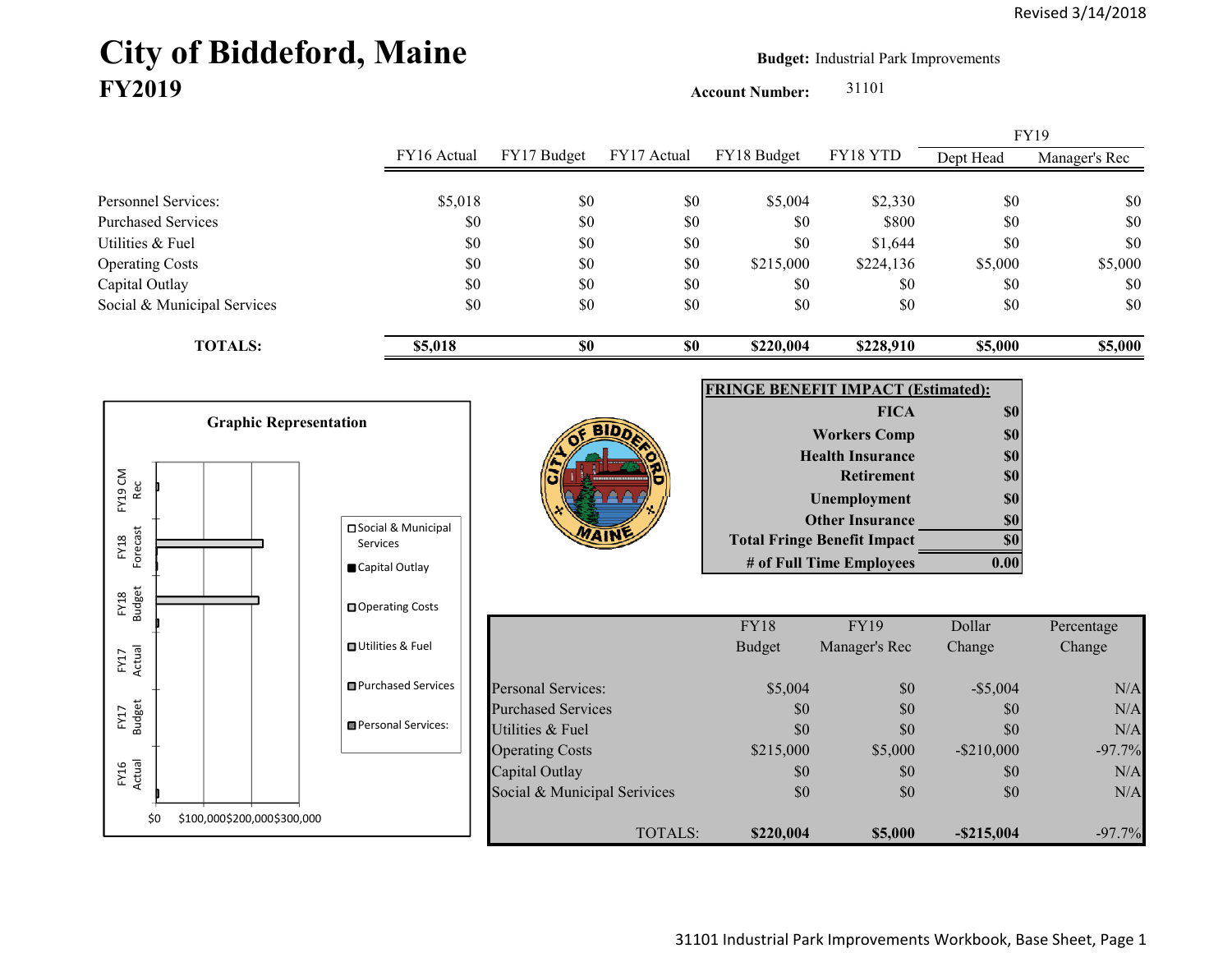## Personnel Services

| Account                   |                                   | <b>FY16</b> | <b>FY17</b>   | <b>FY17</b> | <b>FY18</b>   | <b>FY18</b>  | <b>FY19</b> |           |
|---------------------------|-----------------------------------|-------------|---------------|-------------|---------------|--------------|-------------|-----------|
| Number                    | Description                       | Actual      | <b>Budget</b> | Actual      | <b>Budget</b> | YTD 02/28/18 | Dept Head   | Mgr's Rec |
|                           | 60101 Dept Manager Salary Exp     | \$3,938     | $\$0$         | $\$0$       | \$3,869       | \$2,125      | \$0         | \$0       |
|                           | 60201 FICA/Medicare-ER Share Exp  | \$284       | \$0           | \$0         | \$305         | \$136        | \$0         | \$0       |
|                           | 60203 457 Plan-Employer Share Exp | \$39        | \$0           | \$0         | \$116         | \$11         | \$0         | \$0       |
|                           | 60210 HPHC Ins Employer Share Ex  | \$730       | \$0           | \$0         | \$650         | \$49         | \$0         | \$0       |
|                           | 60212 S-T Disability ER Share Exp | \$1         | \$0           | \$0         | \$1           | \$0          | \$0         | \$0       |
|                           | 60213 L-T Disability ER Share Exp | \$9         | \$0           | \$0         | \$14          | \$1          | \$0         | $\$0$     |
| 60217 RHSA Plan ER Share  |                                   | \$0         | \$0           | \$0         | \$31          | \$3          | \$0         | $\$0$     |
|                           | 60370 Workers Comp Insurance Exp  | \$17        | \$0           | \$0         | \$17          | \$4          | \$0         | \$0       |
| Totals                    |                                   | \$5,018     | $\$0$         | $\$0$       | \$5,004       | \$2,330      | $\$0$       | \$0       |
| <b>Purchased Services</b> |                                   |             |               |             |               |              |             |           |
| Account                   |                                   | <b>FY16</b> | <b>FY17</b>   | <b>FY17</b> | <b>FY18</b>   | <b>FY18</b>  | <b>FY19</b> |           |
| Number                    | Description                       | Actual      | <b>Budget</b> | Actual      | <b>Budget</b> | YTD 02/28/18 | Dept Head   | Mgr's Rec |
| 60320 Advertising         |                                   | \$0         | \$0           | \$0         | \$0           | \$800        | \$0         | \$0       |
| Totals                    |                                   | \$0         | $\$0$         | \$0         | $\$0$         | \$800        | \$0         | \$0       |
| Utilities & Fuel          |                                   |             |               |             |               |              |             |           |
| Account                   |                                   | FY16        | <b>FY17</b>   | <b>FY17</b> | <b>FY18</b>   | <b>FY18</b>  | FY19        |           |
| Number                    | Description                       | Actual      | <b>Budget</b> | Actual      | <b>Budget</b> | YTD 02/28/18 | Dept Head   | Mgr's Rec |
| 60400 Electricity         |                                   | \$0         | \$0           | \$0         | \$0           | \$1,644      | \$0         | \$0       |
| Totals                    |                                   | \$0         | $\$0$         | $\$0$       | $\$0$         | \$1,644      | $\$0$       | $\$0$     |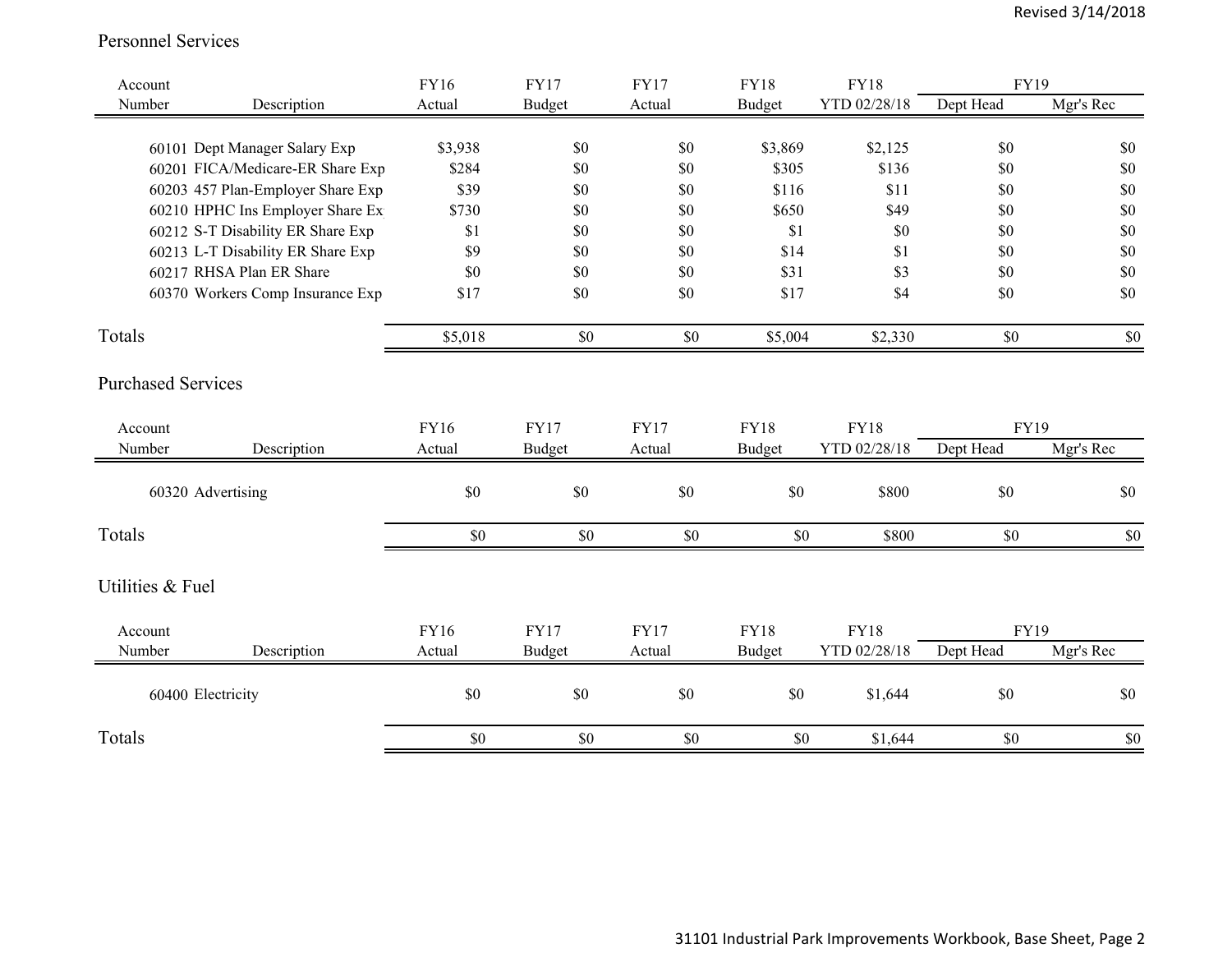## Other Operating Costs

| Account                   |             | <b>FY16</b> | <b>FY17</b> | FY17   | <b>FY18</b>   | <b>FY18</b>  | <b>FY19</b> |           |
|---------------------------|-------------|-------------|-------------|--------|---------------|--------------|-------------|-----------|
| Number                    | Description | Actual      | Budget      | Actual | <b>Budget</b> | YTD 02/28/18 | Dept Head   | Mgr's Rec |
|                           |             |             |             |        |               |              |             |           |
| 60454 Grounds Maintenance |             | \$0         | \$0         | \$0    | \$0           | \$9,076      | \$0         | \$0       |
| 60501 Operating Supplies  |             | \$0         | \$0         | \$0    | \$0           | \$60         | \$0         | \$0       |
| 60799 Transfer out        |             | \$0         | \$0         | \$0    | \$215,000     | \$215,000    | \$5,000     | \$5,000   |
| Totals                    |             | \$0         | \$0         | \$0    | \$215,000     | \$224,136    | \$5,000     | \$5,000   |